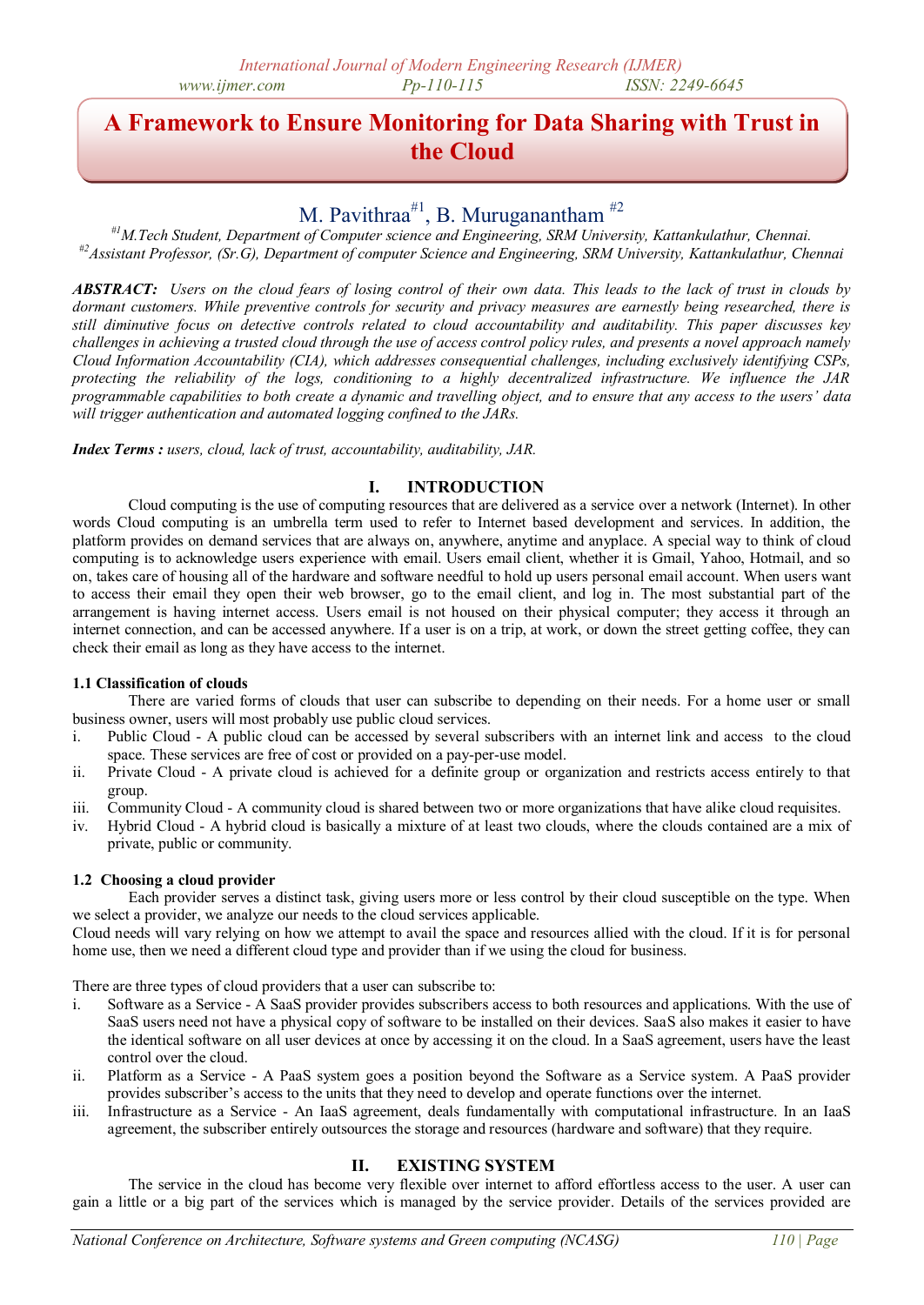withdrawn from the users who need not to be proficient of technology infrastructure. Likewise, users may not know the machines which indeed process and host their data. While enjoying the advancement brought by this latest technology, users also start bothering about losing control of their own data. The data handled on clouds are often outsourced, foremost to a number of concerns related to accountability, in addition to the manipulation of personally identifiable information [12]. So it is essential to provide an effective mechanism for users to monitor the usage of their data in the cloud. Further, their solution requires third-party services to complete the monitoring.

## **III. PROPOSED SYSTEM**

To address the problems in the existing system, we propose a novel highly decentralized information accountability framework to keep track of the actual usage of the users' data in the cloud namely Cloud Information Accountability (CIA), based on the notion of information accountability[16]. Our proposed CIA framework provides end-to-end accountability in an exceedingly distributed pattern. One of the main innovatory features of the CIA framework lies in its strength of sustaining lightweight and powerful accountability that integrates aspects of access control, usage control and authentication. By ways of the CIA, data owners can track not only whether or not the access policies are being honored, but also reinforce access and usage control rules as required.

Associated with the accountability feature, two distinct modes for auditing have also been developed: push mode and pull mode. The push mode quotes to logs which are being periodically sent to the data owner or stakeholder while the pull mode quotes to a flipside approach whereby the user (or another authorized party) can get back the logs as required. For the proposed design on the CIA framework, we influence and enhance the programmable potency of JAR (Java ARchives) files to automatically log the usage of the users' data by any entity in the cloud. Users will send their data adjacent with any policies such as access control policy rules and logging policies that they want to reinforce, enfolded in JAR files, to the CSPs. Any access made to the data will create trigger an automated and authenticated logging mechanism confined to the JARs. We specify this type of reinforcement as "strong binding" since the policies and the logging mechanism move with the data. This strong binding prevails even when copies of the JARs are created; thus, the user will have control over the data at each and every location. Such decentralized logging technique meets the dynamic nature of the cloud but also charges challenges on protecting the integrity of the logging. To endure with this issue, we grant the JARs with a central point of connection which forms a bond between them and the user. It registers the error correction information issued by the JARs, which allows it to monitor the loss of any logs from any of the JARs. Furthermore, if a JAR is not able to contact its central point, any access to its enfolded data will be dropped.

In short, our main improvements are as follows:

- First time a systematized approach for data accountability through the novel usage of JAR files.
- It does not need any loyal authentication or storage system.
- Highly decentralized and Platform independent.
- The granularity, scalability and efficiency of our approach.

# **IV. PROBLEM STATEMENT**

We begin this segment by considering an explanatory example which aids as the basis of our problem statement to validate the main features of our system.

**Example 1**. For an assumption, Mitrajith a professional photographer , plans to sell his photographs by using the Google Cloud Services. For his business in the cloud, he has the following specifications.

- His photographs are accessed only by the users who have paid for his services.
- Dormant buyers are allowed to only read his pictures who have been made the payment for obtaining 6 months membership.
- Due to the nature of some of his works only users who had made the payment for obtaining 37 months membership can read and comment.
- For some of his works users are allowed to read, write & execute who had made the payment for obtaining premium membership
- In case any dispute arises with a client he wants to have all the access information of that client.
- He wants to ensure that the CSP of Google do not share his data with other service providers, so that the accountability furnished for individual users can also be expected from the CSP

With the above outline in mind, we analyze the common requirements and develop several instructions to achieve data accountability in the cloud. A user, who enrolled to a certain cloud service, regularly needs to send his/her data as well as allied access control policies (if any) to the service provider. After the data are gotten by the cloud service provider, the service provider will be having the granted access rights, such as read, write, and execute, on the data. Using conventional access control systems, once the access rights are granted, the data will be fully accessable at the service provider. In order to trace the actual usage of the data, we aim to flourish novel logging and auditing techniques which satisfy the following specifications:

i. The logging should be decentralized in order to reconcile to the dynamic nature of the cloud. More specifically, log files should be firmly bounded with the equivalent data being controlled, and needs minimal infrastructural support from any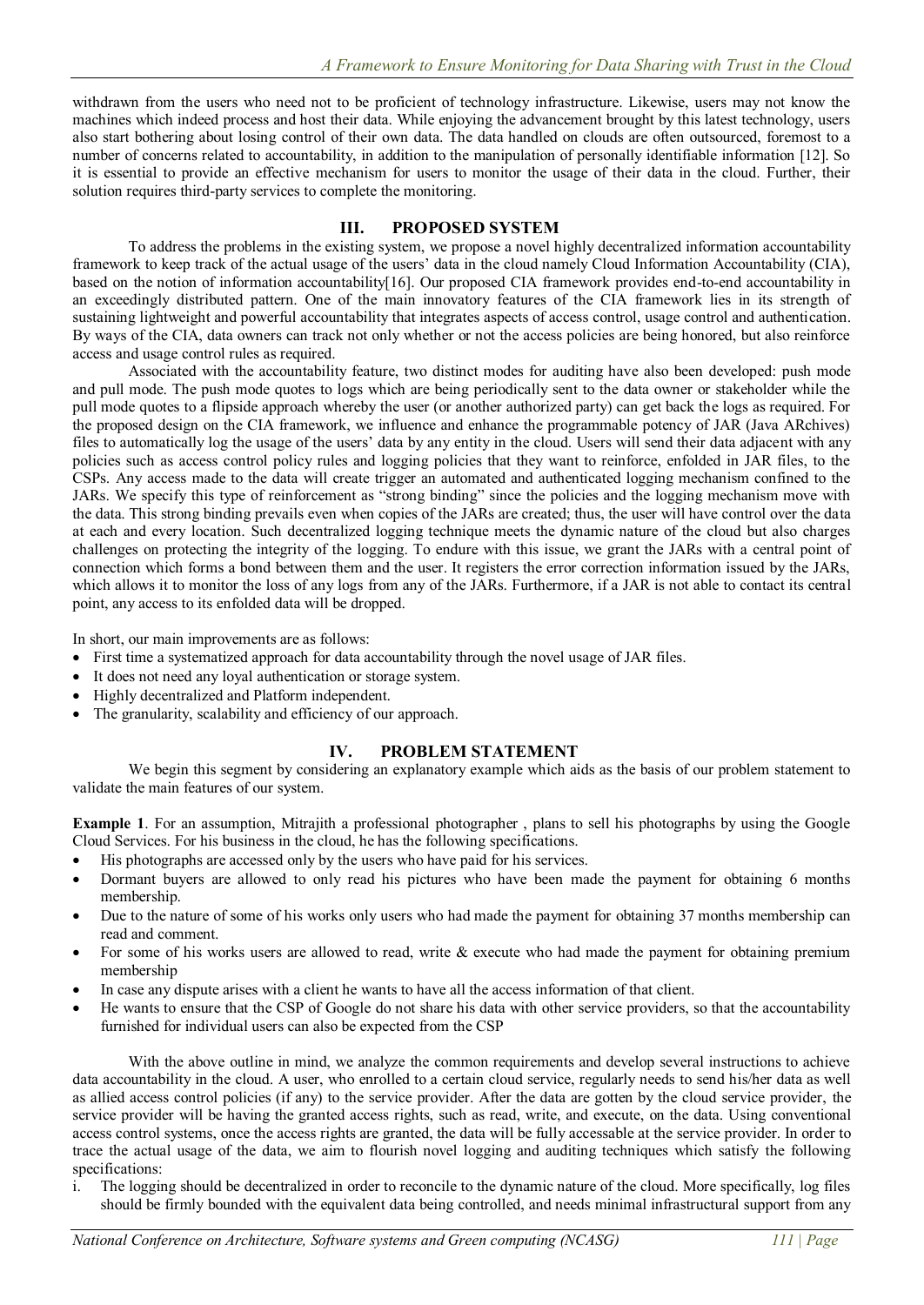server.

- ii. Every access to the user's data should be correctly and automatically logged. This requires integrated mechanisms to authenticate the entity who accesses the data, verify, and record the absolute operations on the data as well as the time that the data have been accessed.
- iii. Log files should be candid and tamper proof to avoid illegal insertion, deletion, and modification by deleterious parties. Rescue mechanisms are also desirable to restore damaged log files caused by technical problems.
- iv. Log files should be issue back to their data owners periodically to inform them of the current usage of their data. More importantly, log files should be fetchable anytime by their data owners when required regardless the location where the files are stored.
- v. The proposed mechanism should not intrusively monitor data recipients' systems, nor it should introduce excessive communication and counting aloft, which otherwise will hinder its feasibility and adoption in practice.

#### **V. SYSTEM MODEL**

In this segment, we present an outline of the Cloud Information Accountability framework and confer how the CIA framework meets the design specifications discussed in the previous section.

#### **5.1 Data Flow**

The overall CIA framework is sketched in Fig. 1. At the beginning, the data owner compresses their file to the JAR generation. The JAR file includes a set of a simple access control rules specifying whether and how the other stake holders are authorized to access the content itself. The JAR files also contains the user data item and the corresponding log files which is mainly responsible for authentication of entities which want to access the data stored in the file. Then the data owner sends the JAR file to the CSP that the data owner subscribes to. After the data's are received by CSP, the service provider will have granted access rights such as read, write and execute on the data.

On the need of data sharing for the user, the user registers based on the access control policy rules. Once the authentication succeeds, the user will be allowed to access the data enclosed in the JAR. In order to monitor the actual usage of the data in the cloud we use logging and auditing techniques. Any access to the data will trigger the logger component where access to the data can be found out and new log entries are appended sequentially. The generated log record is encrypted and sent to the data owner periodically. The encryption of the log file prevents unauthorized changes to the file by attackers.

In accession some error correction information will be shipped to the log harmonizer to handle credible log file corruption. Further individual records are hashed together to generate a chain structure to able to fastly detect possible errors or missing records. The encrypted log files can subsequently be decrypted and their integrity confirmed. They can be accessed by the data owner or other stakeholders at any moment for auditing scope with the help of the log harmonizer.

#### **5.2 Proof of Concept**

In order to demonstrate the novel approach CIA introduced in the proposed system. We implemented a proof of concept purely in software.

#### **5.2.1 User Interface Design**

In this phase we create a GUI page, which acts as a median to connect the user with the cloud and through which user can able to give request to the cloud, by mean time cloud server can send the response to the user. In other words, this phase establishes the communication between the user and the cloud. So with this GUI page user can able to know about the overview of the whole application.

#### **5.2.2 Users and Cloud Storage Servers**

The user credential is checked through login page, the service provider gets the username and password from the user and checks in the database is that the user have the credential or not to give request to the cloud. Here also we can add new user through user registration by taking all the important details like user's name, gender, username, password, address, email id, contact number from the user. Here, the cloud user also subscribes to the services offered by the cloud service provider. In this phase we will also create remote storage server in remote location where we can able to store the user data which is allocated to user from cloud service provider on the basis of storage cost.

#### **5.2.3 JAR File Creation**

Before the data owner stores the data in the cloud, the data is compressed to a JAR generation. The JAR file contains the original data to be stored as well as the access control policies associated with the data (if any) to the cloud service provider specifying how the end user are authorized to access the content itself. The JAR file which contains the user data item and the corresponding log files are mainly responsible for authentication of entities which want to access the data stored in the file.

#### **5.2.4 Cloud Monitoring of data usage**

In this phase we will process the data owner's access control policy rules to access the data. After the data's are received by the cloud service provider, the service provider will have granted access rights, such as time based read, complete read, write, and execute on the data. In order to monitor the actual usage of the data in the cloud, we use some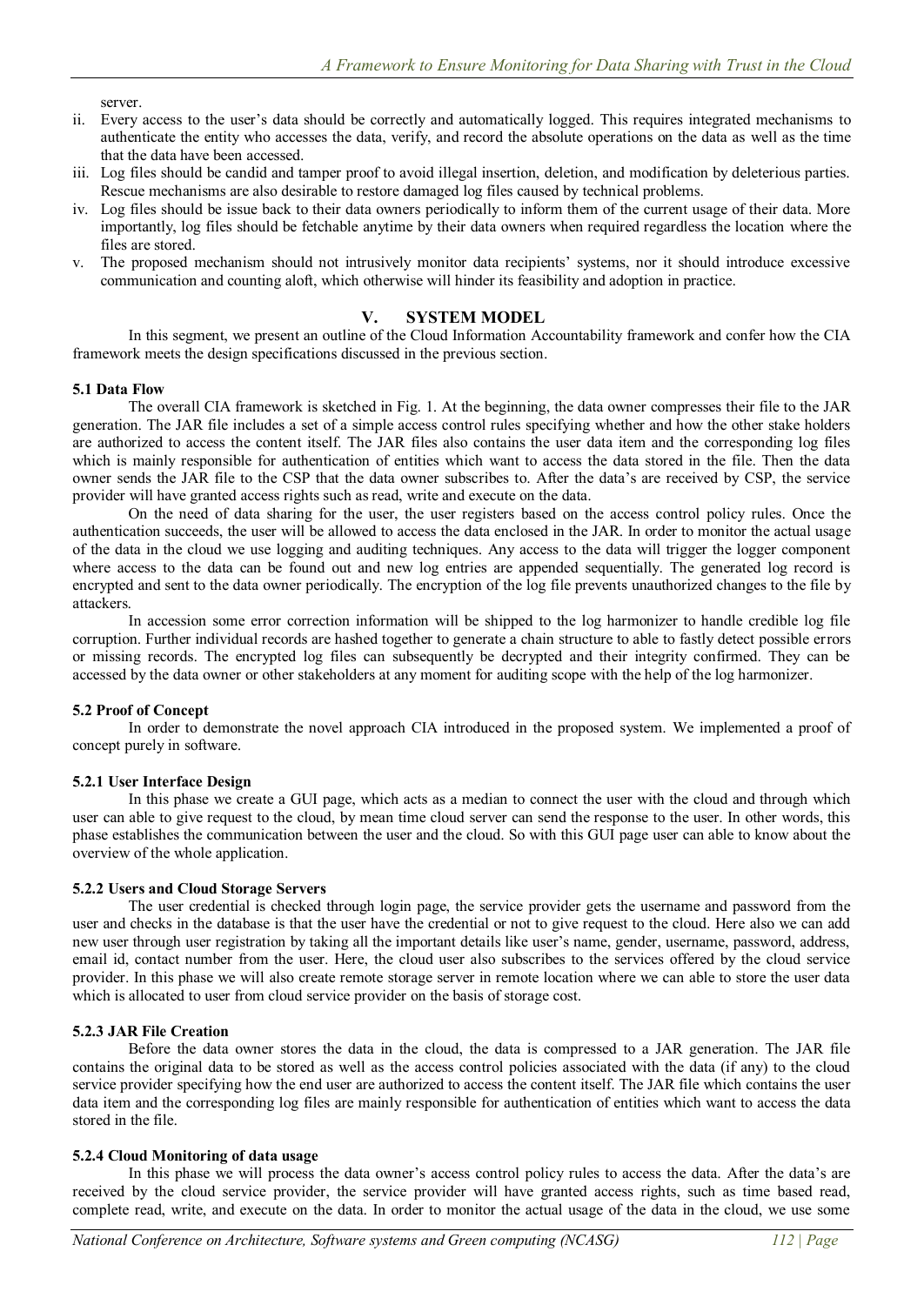conventional novel logging and auditing techniques. So that for every access to the data the data owner can able to know correctly and automatically logs and periodically inform to them the current usage of the data.

#### **5.2.5 Log Record Generation**

In this phase we will create the log records generated by the logger component. Any access to the data in the JAR will trigger the logger component where access to the data can be found out and new log entries are appended in sequentially order. The log record is generated with the content such as the username, the access time and date, the access locations, access type. In particular, a log record takes the following form:

 $r_i = \{ ID, act, t, Loc, h((ID, Act, T, Loc)|r_i-1|..|r_1), sig \}$ Here  $r_i$  indicates that an entity identified by the ID has



*Fig 1: A Framework for Cloud Information Accountability*

Performed an action Act on the user's data at time T at location Loc. The component h( $(ID, Act, T, Loc)|r_i-1|..|r_1$ ) corresponds to the checksum of the records preceding the newly inserted one, concatenated with the main content of the record itself.

The Logger supports two options:

- Pure Log: Its main task is to record every access to the data. The log files are used for pure auditing purpose.
- Access Log: It has two functions: logging actions and enforcing access control. In case an access request is denied, the JAR will record the time when the request is made. If the access request is granted, the JAR will additionally record the access information along with the duration for which the access is allowed.

## **5.2.6 Log Alerts**

Finally, the data owner will be alert with the automatically generated log files about their data usage using two auditing modes such as push and pull mode. In the push mode the owner will be triggered automatically with the log files. Using this mode we can ensure the size of the log record and timely detection of the user access. In the Pull mode the data owner are allowed to request to retrieve the logs at anytime when they want to check the recent access of their data items.

# **VI. REFERRED AND USED ALGORITHM**

The algorithm used for supporting the auditing strategies such as push and pull mode is as follows [1] **Require:** size: maximum size of the log file specified by the data owner, time: maximum time allowed to elapse beforethe log file is dumped, tbeg: timestamp at which the last dump occurred, log: Current log file, pull: indicates whether a command

from the data owner is received.

- 1. Let TS (NTP) be the network time protocol timestamp
- 2. Pull  $:= 0$
- 3. rec := {UID, OID Access Type, Result, Time, Loc}
- 4. curtime :=  $TS (NTP)$
- 5. lsize := size of (log) //current size of the log
- 6. **if** ((cutime -tbeg)  $\lt$  time) && (lsize  $\lt$  size) && (pull = =0) **then**
- 7.  $log := log + ENCRYPT$  (rec) // ENCRYPT is the encryption function used to encrypt the record
- 8. PING to CJAR// send a PING to the harmonizer to check if it is alive
- 9. If PING-CJAR **then**
- 10. PUSH RS (rec) // write the error correcting bits
- 11. **else**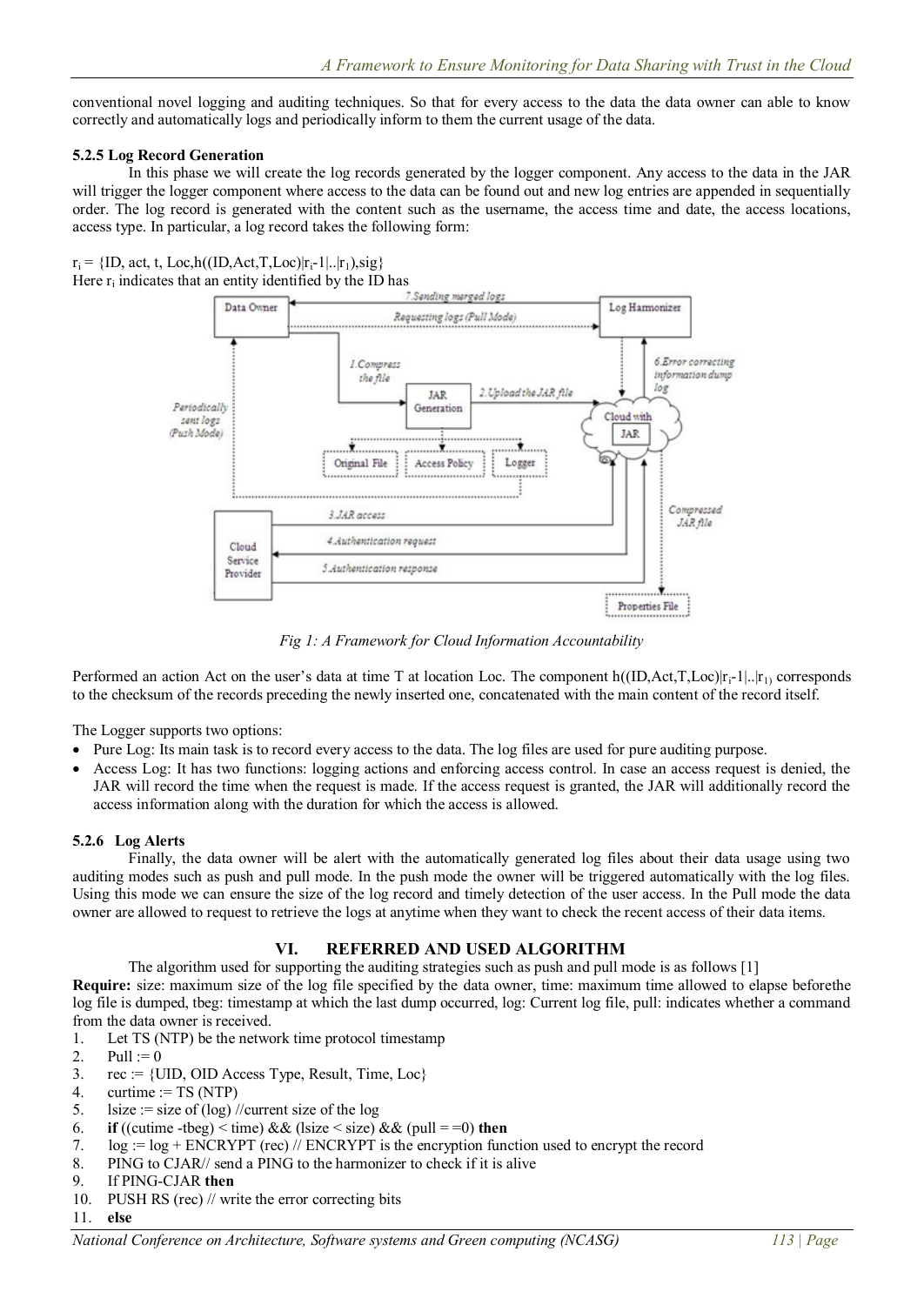- 12. EXIT(1) // error if no PING is received
- 13. **end if**
- 14. **end if**
- 15. **if** ((cutime tbeg) > time)  $\|$  (lsize >= size)  $\|$ (pull != 0) **then**
- 16. // Check if PING is received
- 17. If PING-CJAR **then**
- 18. PUSH log // write the log file to the harmonizer
- 19.  $RS(log) := NULL$  // reset the error correction records
- 20. tbeg :=  $TS(NTP)$  // reset the tbeg variable
- 21.  $pull := 0$
- 22. **else**
- 23. EXIT(1)  $\theta$  error if no PING is received
- 24. **end if**
- 25. **end if**

#### **VII. SECURITY ANALYSIS**

We now analyze possible attack to our framework.

#### **7.1 Downloading Attack**

The most perceptual attack is that the attacker downloads complete JAR files. The attacker may believe that doing so allows accessing the data in the JAR file without being known by the data owner. Despite, such attack will be encountered by our auditing technique. Recall that through the push mode every JAR file is required to send log records to data owners periodically. That is, even if the data owner is not aware of the existence of the additional copies of its JAR files, he will still be able to receive log files from all existing copies.

which could be integrated with the CIA framework proposed in this work since they build on related architectures.

## **VIII. CONCLUSION**

We proposed innovatory way for automatically logging any access to the data in the cloud along with auditing techniques. Our approach allows the data owner to not only audit his content but also reinforce strong back-end protection if required. Furthermore, one of the main advantages of our work is that it enables the data owner to audit even those copies of its data that were made without his knowledge.

#### **8 RELATED WORKS**

In this section, we review the related works addressing the information leakage, lack of trust in cloud, accountability mechanism and SDO purpose

#### **8.1 Information Leakage and Trust**

Cloud computing enables highly scalable services to be easily consumed over the Internet on an as-needed basis. As cloud computing is expanding very quickly and used by many individuals and organizations internationally, data protection issues, Users' fear of confidential data leakage [13] and loss of privacy in the cloud as also increased. So they explore an idea of three-tier data protection architecture to accommodate various levels of privacy firms by users. With respect to the architecture, we introduce a novel portable data binding technique to ensure strong enforcement of users' privacy requirements at server. Also The Cloud Security Alliance (CSA) providing security assurance within Cloud Computing. The use of virtualization by CSPs allows to use the server resources to be used more efficiently.

#### **8.2 Accountability and Audit**

Researchers have investigated accountability mostly as a provable property through cryptographic techniques, specifically in the context of electronic commerce [4], [18]. The authors propose the usage of policies attached to the data and present logic for accountability data in distributed settings. Likewise, Jagadeesan et al. newly proposed logic for designing accountability-based distributed systems [9].

#### **8.3 Self Defending Objects (SDO)**

With respect to Java-based techniques for security, our procedures are affiliated to self-defending objects (SDO) [8].Self-defending objects are an continuation of the object-oriented programming paradigm, where software objects that proposes sensitive functions or hold sensitive data are responsible for conserving those functions/data. Likewise, we also extend the concepts of object-oriented programming. The key variance in our performance is that the authors still depend on a centralized database to keep up the access records, although the items being protected are taken as separate files. In former work, we provided a Java-based approach to prevent privacy leakage from indexing [13],